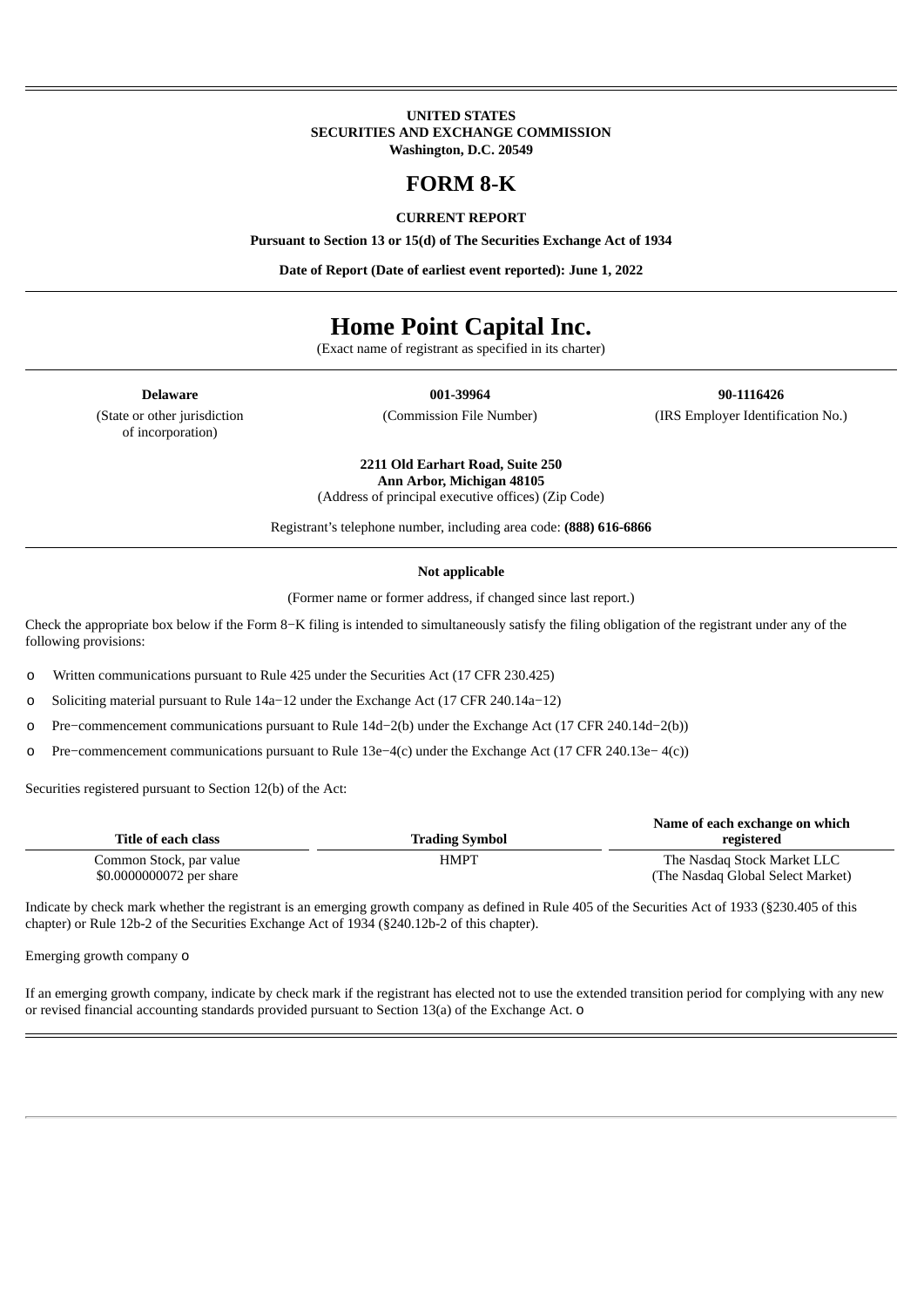#### **Item 8.01 Other Events.**

On June 1, 2022 (the "Closing Date"), Home Point Financial Corporation ("HPF"), a wholly owned subsidiary of Home Point Capital Inc. (the "Company"), completed the previously announced sale of certain assets of HPF's delegated correspondent channel to Planet Home Lending, LLC ("Planet"). The purchase price for such assets was \$2.5 million in cash, plus an earnout payment based on certain of Planet's correspondent origination volume during the two-year period commencing on the Closing Date.

#### **Cautionary Note on Forward-Looking Statements**

This communication contains certain "forward-looking statements," within the meaning of Section 27A of the Securities Act of 1933, as amended, and Section 21E of the Securities Exchange Act of 1934, as amended. All statements other than statements of historical fact are forward-looking statements. Forward-looking statements include, but are not limited to, statements relating to potential earnout payments and other similar matters. Words such as "anticipates," "expects," "intends," "plans," "predicts," "believes," "seeks," "estimates," "could," "would," "will," "may," "can," "continue," "potential," "should" and the negative of these terms or other comparable terminology often identify forward-looking statements. Forward-looking statements are not guarantees of future performance, are based upon assumptions, and are subject to risks and uncertainties that could cause actual results to differ materially from the results contemplated by the forward-looking statements, including the risks discussed in Part I, Item 1A. of the Company's Annual Report on Form 10-K for the fiscal year ended December 31, 2021, which was filed on March 17, 2022. Factors, risks, and uncertainties that could cause actual outcomes and results to be materially different from those contemplated by forward-looking statements include, among others: (1) the effects of the COVID-19 pandemic on the Company's business; (2) the dependence of HPF's loan origination and servicing revenues on macroeconomic and U.S. residential real estate market conditions; (3) counterparty risk; (4) the effectiveness of our risk management efforts; (5) our ability to detect misconduct and fraud; (6) any failure to attract and retain a highly skilled workforce, including our senior executives; (7) our ability to obtain, maintain, protect and enforce our intellectual property; (8) any cybersecurity risks, cyber incidents and technology failures; and (9) any employment litigation and related unfavorable publicity. Many of the important factors that will determine these results are beyond the Company's ability to control or predict. Readers are cautioned not to put undue reliance on any forward-looking statements, which speak only as of the date of this communication. Except as otherwise required by law, the Company does not assume any obligation to publicly update or release any revisions to these forward-looking statements to reflect events or circumstances after the date of this communication or to reflect the occurrence of unanticipated events.